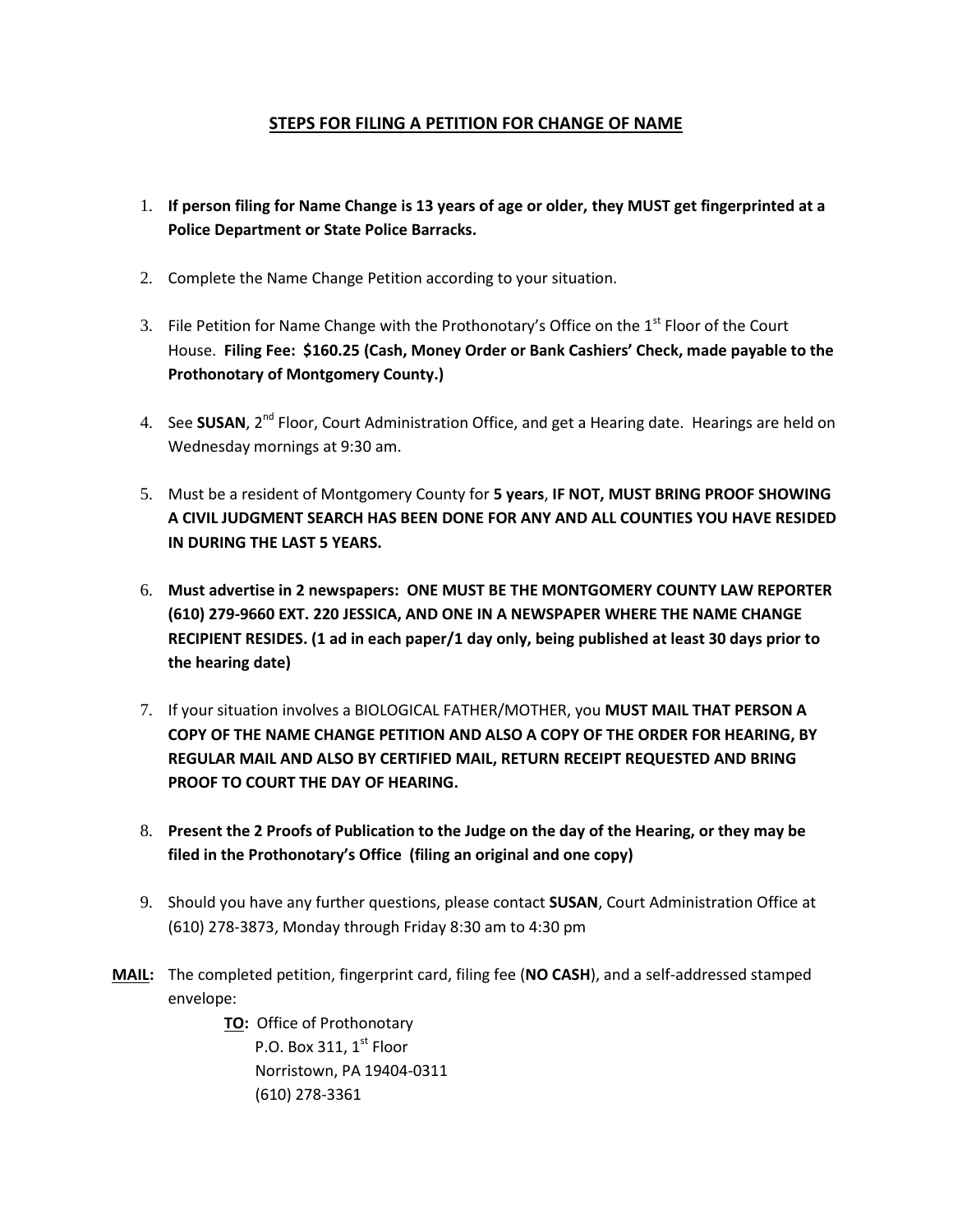| IN RE: CHANGE OF NAME | NO: |
|-----------------------|-----|
| OF                    |     |

**ORDER**

| AND NOW, this day of 20, upon consideration of the                                              |  |     |
|-------------------------------------------------------------------------------------------------|--|-----|
|                                                                                                 |  | and |
| upon presentation of the Proofs of Publication of notice as required by law, together with that |  |     |
| proof that there are no judgments or decrees of record or any other matter(s) of like character |  |     |
| against the above name change recipient, it is hereby ORDERED that the name of:                 |  |     |

 $\frac{1}{\sqrt{1-\frac{1}{\sqrt{1-\frac{1}{\sqrt{1-\frac{1}{\sqrt{1-\frac{1}{\sqrt{1-\frac{1}{\sqrt{1-\frac{1}{\sqrt{1-\frac{1}{\sqrt{1-\frac{1}{\sqrt{1-\frac{1}{\sqrt{1-\frac{1}{\sqrt{1-\frac{1}{\sqrt{1-\frac{1}{\sqrt{1-\frac{1}{\sqrt{1-\frac{1}{\sqrt{1-\frac{1}{\sqrt{1-\frac{1}{\sqrt{1-\frac{1}{\sqrt{1-\frac{1}{\sqrt{1-\frac{1}{\sqrt{1-\frac{1}{\sqrt{1-\frac{1}{\sqrt{1-\frac{1}{\sqrt{1-\frac{1}{\sqrt{1-\frac{1$ 

BY THE COURT:

Judge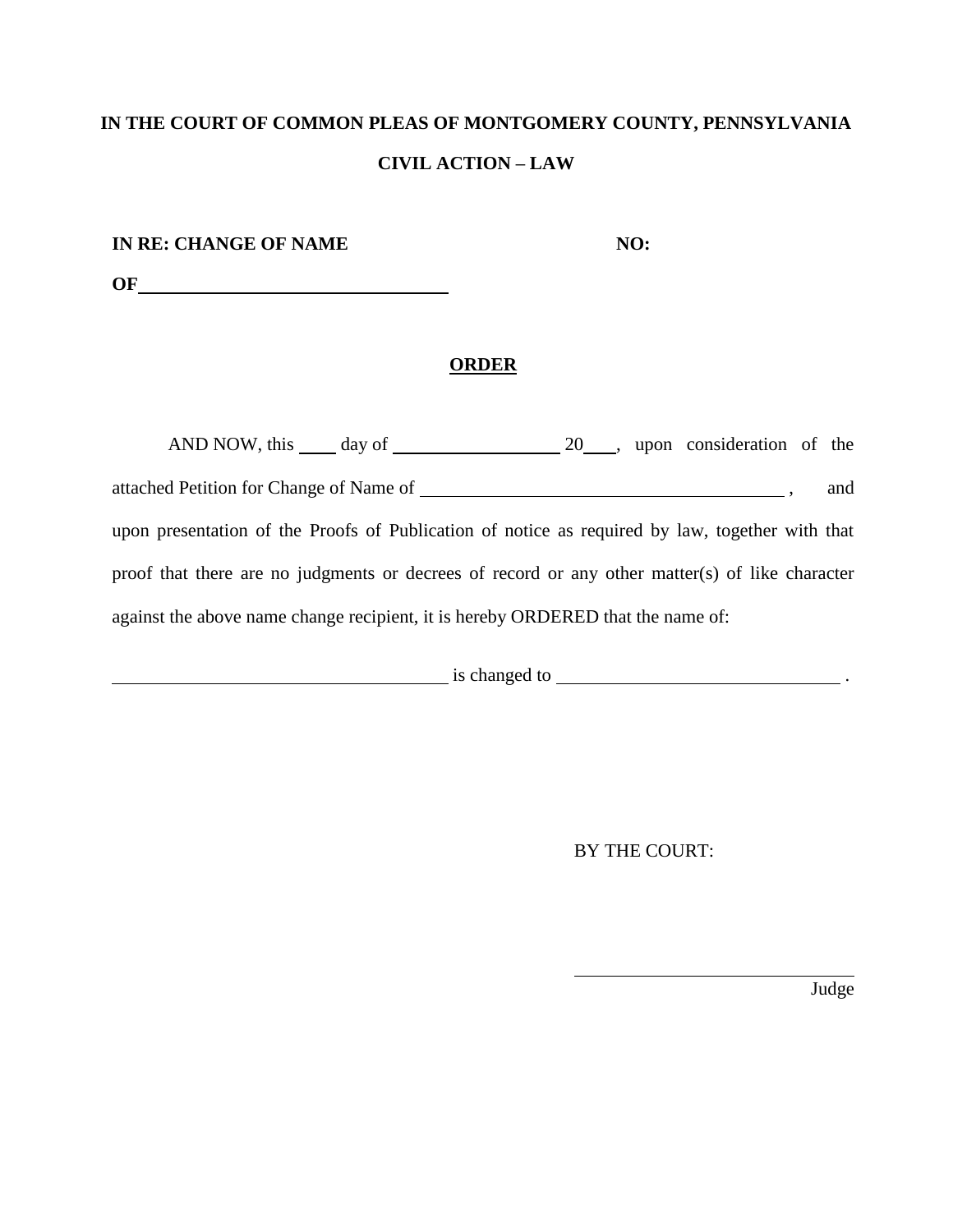**IN RE: CHANGE OF NAME NO:** 

**OF**

### **ORDER FOR PUBLICATION**

AND NOW, this day of 20 , a Hearing on the Petition for Change of Name is scheduled for the day of , 20, A.M., in courtroom " ", on the floor, before the Honorable Judge \_\_\_\_\_\_\_\_\_\_\_\_\_\_\_\_\_\_\_\_\_\_\_, at the Montgomery County Courthouse, in Norristown, Pennsylvania.

Petitioner is directed to give Notice of this Hearing by Publication in the Montgomery County Law Reporter and a Newspaper of general circulation where the Petitioner resides.

BY THE COURT:

Judge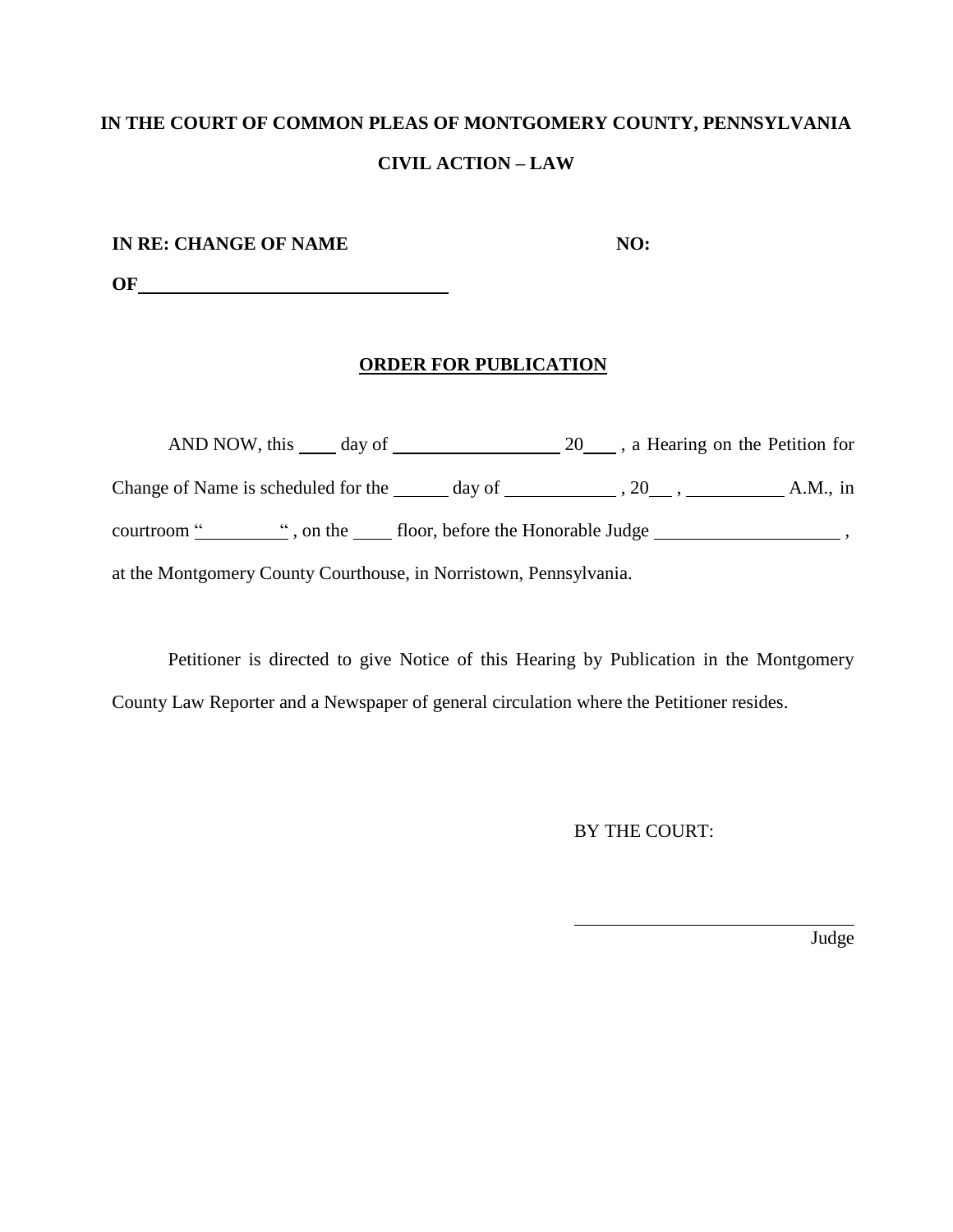| IN RE: CHANGE OF NAME                                                                                            | NO: |  |
|------------------------------------------------------------------------------------------------------------------|-----|--|
|                                                                                                                  |     |  |
|                                                                                                                  |     |  |
| PETITION FOR CHANGE OF NAME                                                                                      |     |  |
| TO THE HONORABLE JUDGES OF SAID COURT:                                                                           |     |  |
|                                                                                                                  |     |  |
|                                                                                                                  |     |  |
|                                                                                                                  |     |  |
|                                                                                                                  |     |  |
|                                                                                                                  |     |  |
| and the control of the control of the control of the control of the control of the control of the control of the |     |  |
| ,我们也不会有什么。""我们的人,我们也不会有什么?""我们的人,我们也不会有什么?""我们的人,我们也不会有什么?""我们的人,我们也不会有什么?""我们的人                                 |     |  |
| ,我们也不会有什么。""我们的人,我们也不会有什么?""我们的人,我们也不会有什么?""我们的人,我们也不会有什么?""我们的人,我们也不会有什么?""我们的人                                 |     |  |
| <u> 1989 - Johann Stoff, amerikansk politiker (d. 1989)</u>                                                      |     |  |
| OR IF A MINOR (cross out #1.) The petitioner is $\overline{\phantom{a}}$ ,                                       |     |  |
| wishes to change the name of his/her minor child, D.O.B. $\sqrt{2}$ / $\sqrt{2}$ , because $\frac{1}{\sqrt{2}}$  |     |  |
|                                                                                                                  |     |  |
|                                                                                                                  |     |  |
|                                                                                                                  |     |  |
|                                                                                                                  |     |  |
|                                                                                                                  |     |  |
|                                                                                                                  |     |  |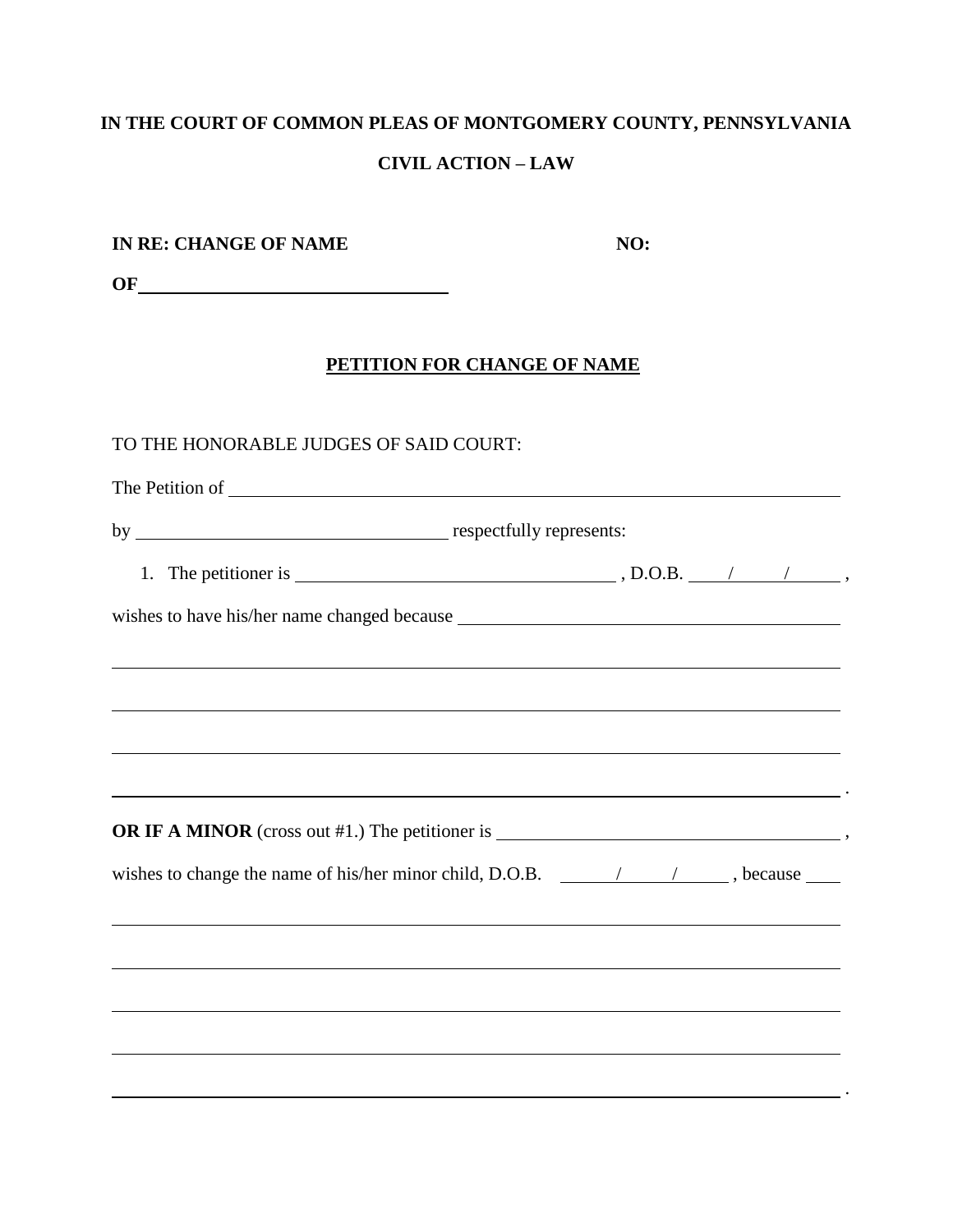2. The petitioner currently resides at:

3. During the past five (5) years the petitioner has resided at *(previous addresses)*:

4. That there are no judgments or decrees of like character of record against petitioner.

WHEREFORE, Petitioner requests the Court, pursuant to 54 Pa. C.S.A.§701, for the following:

.

- a. To fix a hearing on this Petition;
- b. To direct that notice be given of this Petition and hearing; and
- c. To enter a decree changing the petitioner's name from:

to the contract of the contract of the contract of the contract of the contract of the contract of the contract of the contract of the contract of the contract of the contract of the contract of the contract of the contrac

Date Petitioner

Daytime Phone

.

E-Mail Address